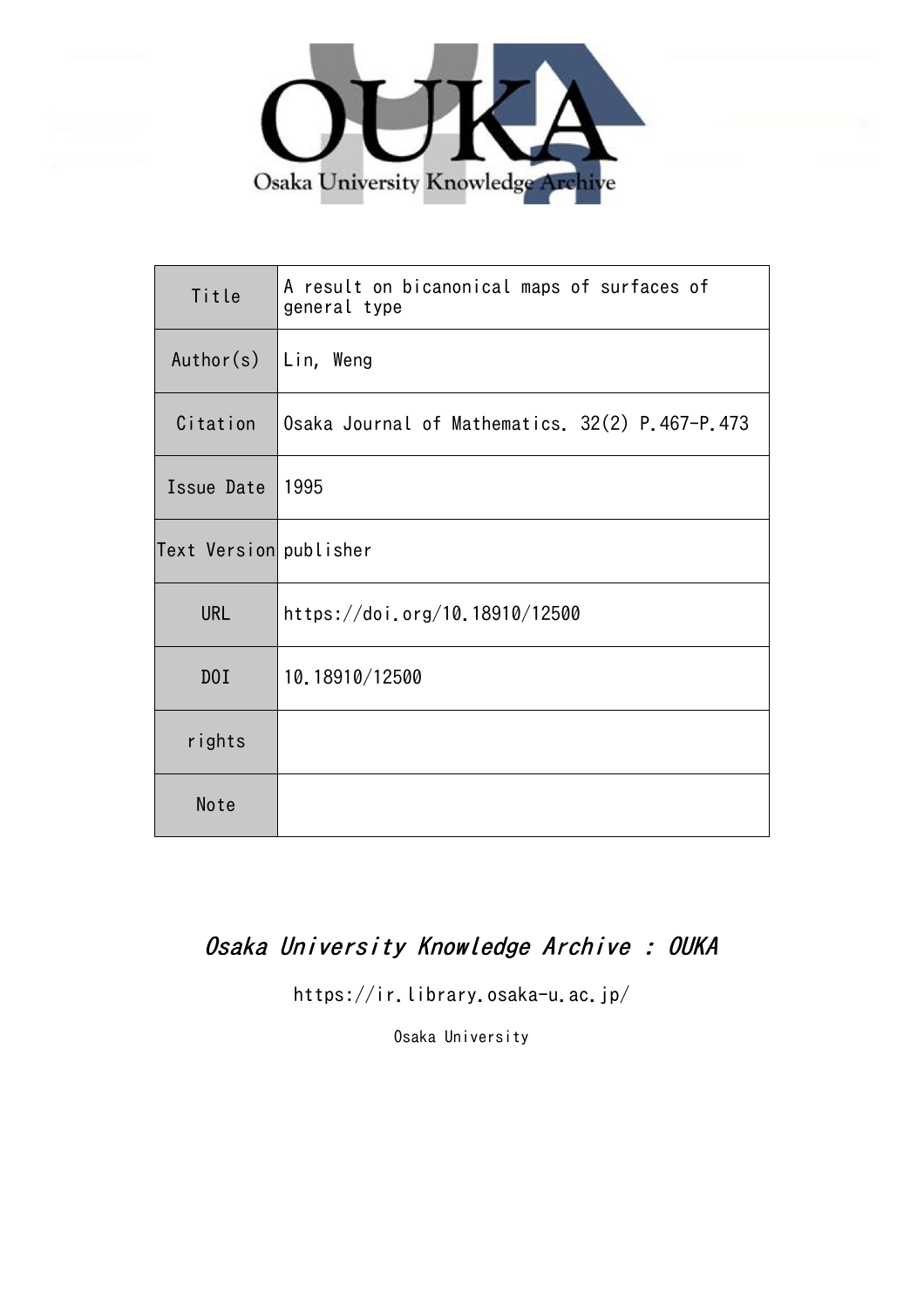Weng, L. Osaka, J. Math. 32 (1995), 467-473

## **A RESULT ON BICANONICAL MAPS OF SURFACES OF GENERAL TYPE**

LIN WENG

(Received September 13, 1993)

Pluricanonical maps of surfaces of general type have been studied for quite a long time. After Bombieri's remarkable work [2], recently, I. Reider [5] uses a new method, i.e., residues, zero cycles and rank two vector bundles, to deal with them successfully. Now such problems are left open only for bicanonical maps with small  $K_S^2(\leq 4)$ , and for canonical maps. For bicanonical maps, the non-trivial cases are these surfaces with  $p_g(S)=0$  and  $K_s^2=3,4$ . As there are no examples and suitable methods, in these cases, we have the following

**Conjecture.** If S is a minimal surface of general type with  $p_g(S) = 0$  and  $K_s^2$ = 3 or 4, then the bicanonical map  $\Phi_{|2K_{\rm s}|}$  has no fixed points.

So far, we have had little knowledge about this conjecture: among others, we even do not know whether there is no fixed components. In this paper, we start with such a study. We will control the fixed part, say, the number of irreducible components, etc.. As always, in these cases the most difficult part is about the  $(-2)$ -curves. Our first result then is the following

**Theorem.** *Let S be a minimal surface of general type with p<sup>g</sup> (S) = Q and*  $K_S^2 = 3$  or 4. Suppose C is a  $(-2)$ -curve in S. Then C cannot be an irreducible *component of the fixed part of the bicanonical map*  $Φ_{|2K5|}$ . |

Proof. We will use the rank two vector bundle technique, developed by Bogomolov.

Otherwise, we have an exact sequence

$$
0 \to \mathcal{O}_S(2K_S - C) \to \mathcal{O}_S(2K_S) \to \mathcal{O}_C \to 0.
$$

By the fact that C is a fixed component of  $|2K_s|$  and  $h^0(\mathcal{O}_c) \neq 0$ , we see that  $h^1(2K_S - C) \neq 0$ . By Serre's duality, we have  $h^1(C - K_S) \neq 0$ . Now from the natural isomorphism

$$
\operatorname{Ext}^1(\mathcal{O}_S, \mathcal{O}_S(C-K_S)) \simeq H^1(S, \mathcal{O}_S(C-K_S)),
$$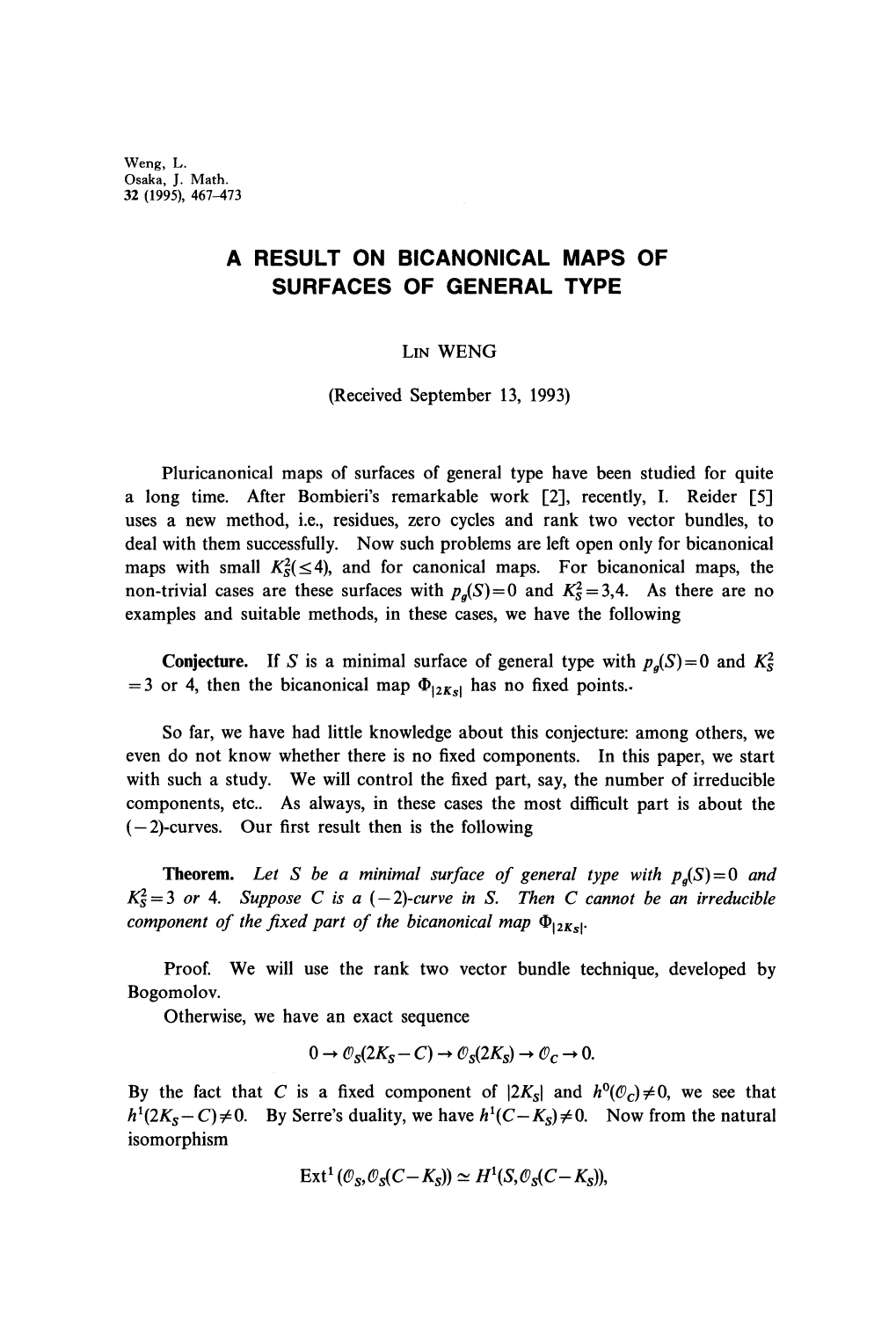468 L. WENG

we obtain a nontrivial extension

$$
0 \to \mathcal{O}_S \to \mathscr{E} \to \mathcal{O}_S(K_S - C) \to 0. \tag{*}
$$

As  $c_1(\mathscr{E}) = (K_s) - C$ ,  $c_2(\mathscr{E}) = 0$  and  $(K_s - C)^2 = K_s^2 - 2 > 0$ , we have the crucial relation that

$$
c_1^2(\mathscr{E}) > 4c_2(\mathscr{E}).
$$

In particular, we know that  $\mathscr E$  is un-stable. In other words, by the Bogomolov lemma [4], we know that there is a sub-line bundle  $L \subseteq \mathcal{E}$  and a cluster  $\zeta$  on *S* such that

(1) There exists a diagram with row and column being exact:

0 T *S -C-L)* T \* -> 0<sup>S</sup> (K<sup>5</sup> -C) -> 0, ί ΐ 0

where  $\mathcal{I}_{\zeta}$  denotes the ideal sheaf of the 0-cycle, L is a line bundle on S; (2)  $(K_S - C - L)L + |\zeta| = 0;$ (3)  $(L-(K_S-C-L))H>0$  for any ample line bundle *H* over *S*. In particular from (3), we know that

$$
(4) \hspace{3.1em} L K_S \geq \frac{1}{2} (K_S - C) K_S.
$$

Indeed,  $K_s$  is big and nef, so for any  $\varepsilon > 0$ , we have  $K_s + \varepsilon H$  is ample for any ample line bundle *H*. Thus if we choose  $\varepsilon$  small enough, then we have the wanted relation for the intersection with  $K<sub>S</sub>$ . That is, we have

$$
LK_S \geq \frac{1}{2}K_S^2 > 0.
$$

As a corollary, we also have the oblique imbedding.

On the other hand, as (\*) is a nontrivial extension, there is a non-zero effective divisor *E>0* such that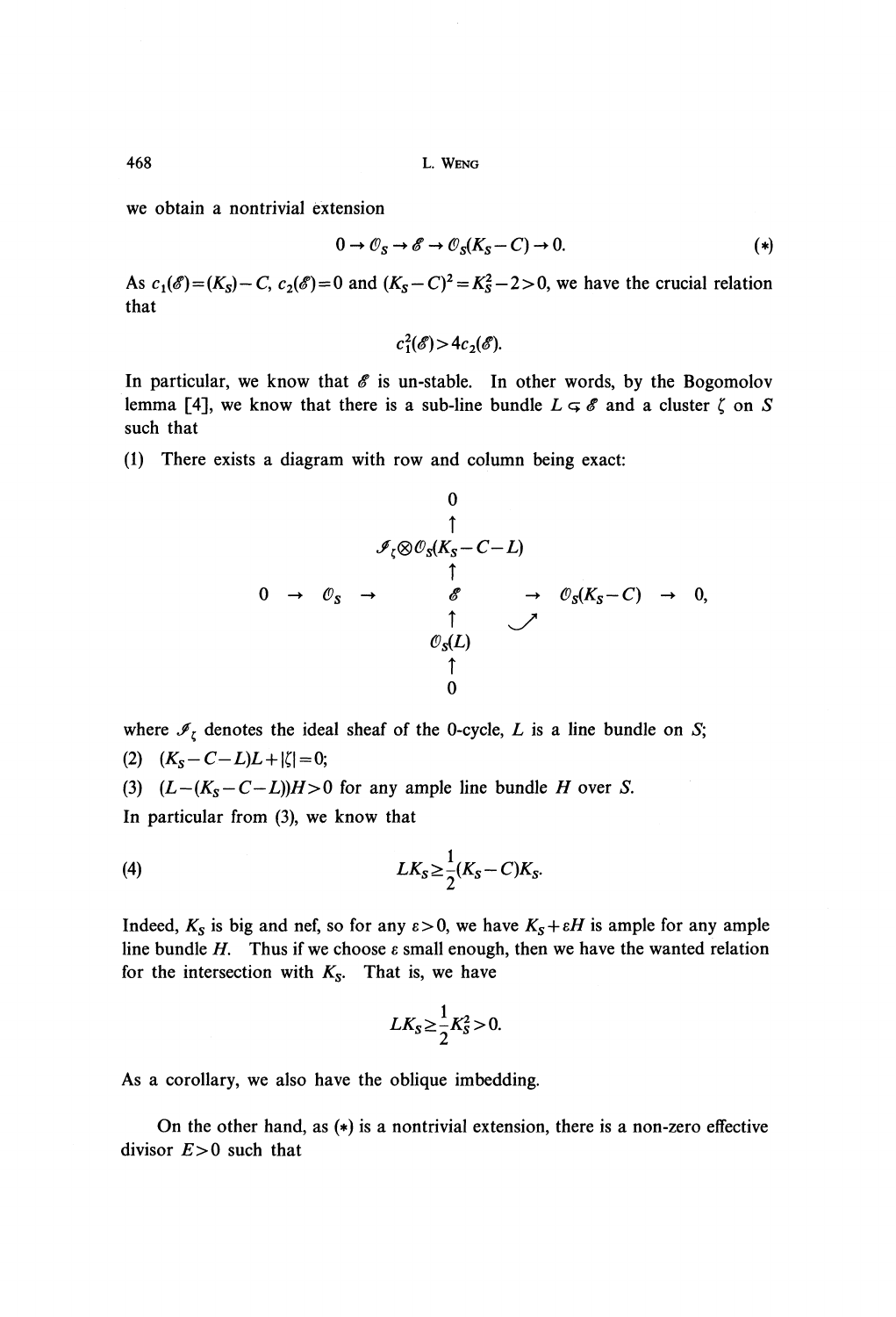$$
L+E=K_S-C.
$$

In fact,  $E=0$  implies that the exact sequence  $(*)$  is split.

Next, we study the situation case by case.

(I) Case  $K_s^2 = 3$ . By (4),

$$
3 = K_S^2 = K_S(K_S - C) = K_S(L + E) \ge K_S E + \frac{3}{2}.
$$

 $\overline{a}$ 

From this, we have

$$
K_S L = 2, \quad K_S E = 1; \quad \text{or} \quad K_S L = 3, \quad K_S E = 0.
$$

(A) If  $K_S L = 2$ ,  $K_S E = 1$ , we have  $K_S (E + C) = 1$ . By the algebraic index theorem and the adjunction formula, we know that

$$
E^2 \le -1, \quad (E+C)^2 \le -1.
$$

Note that, by (2) and the definition of *E,*

$$
2+|\zeta| = (C+L)L = 1 + E(E+C),
$$

hence we have

$$
E(E+C)=1+|\zeta|,
$$

which implies  $EC \geq 2$ . Therefore

$$
-1 \ge (E+C)^2 = E(E+C) + C(E+C) \ge E(E+C) + 2 - 2 = 1 + |\zeta|.
$$

This is a contradiciton.

(B) If  $K_S L = 3$ ,  $K_S E = 0$ . Then *E* is a positive combination of  $(-2)$ curves. Hence  $E^2 \le -2$  and  $(E+C)^2 \le -2$ . (Otherwise, by the algebraic index theorem,  $E$  is numerically equivalent to zero. In particular,  $HE=0$  for any ample line bundle, which contradicts to the fact that *E* is a non-zero effective divisor.) As before,

$$
3 + |\zeta| = (C + L)L = 3 + E(C + E),
$$

hence we have  $|\zeta| = E(C + E)$ . Thus

$$
CE = |\zeta| - E^2 \ge 2.
$$

Therefore

$$
-2 \ge (E+C)^2 = E(E+C) + C(E+C) \ge E(E+C) + 2 - 2 = |\zeta| \ge 0.
$$

We also get a contradiction.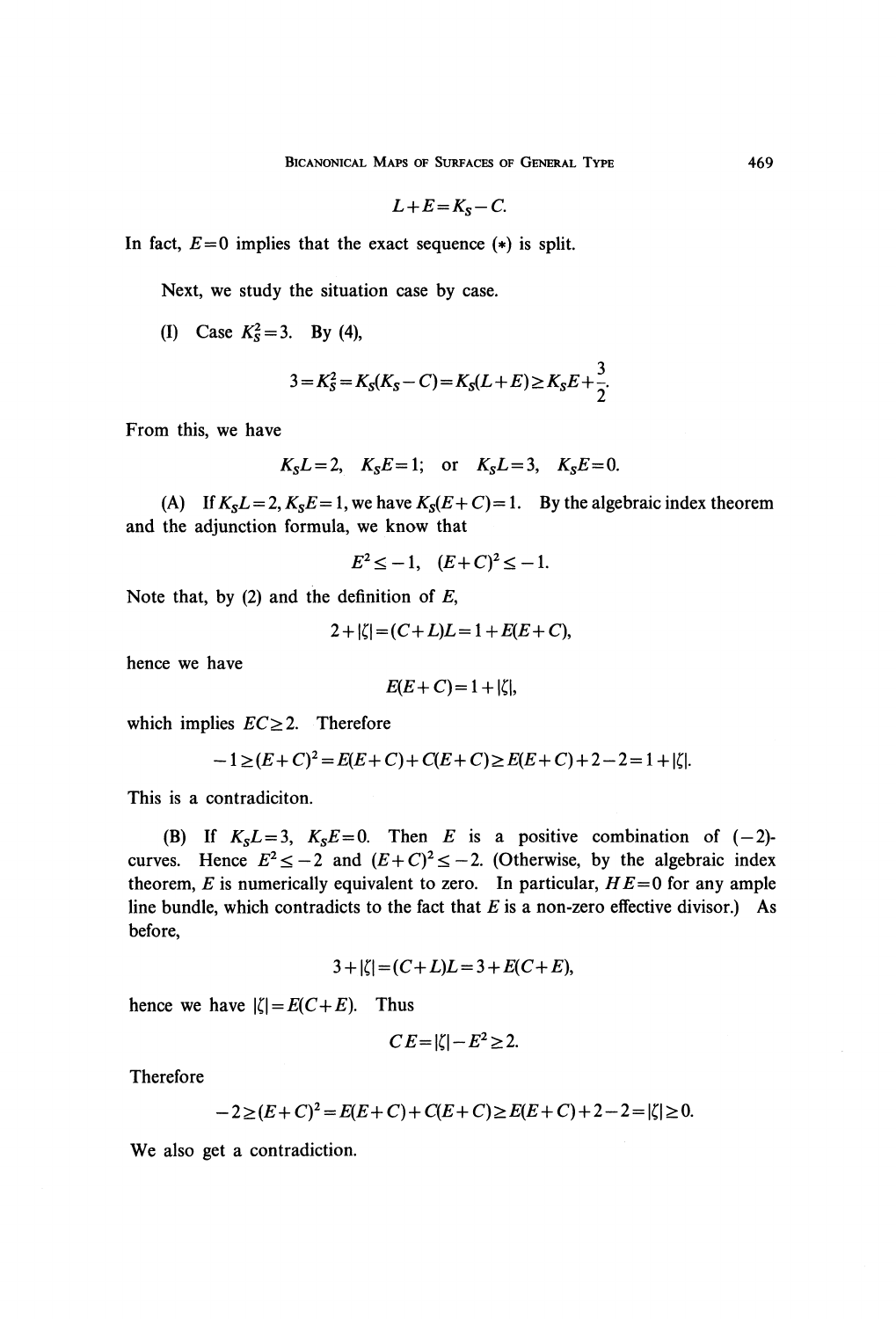So we know that if  $K_5^2 = 3$ , then C is not a component of the fixed part of the bicanonical map.

(II) Case  $K_s^2 = 4$ . In this case, we have, by (4),

$$
4 = K_S^2 = K_S(K_S - C) = K_S(L + E) \ge K_S E + 2.
$$

Therefore,

$$
K_S L = 2
$$
,  $K_S E = 2$ ; or  $K_S L = 3$ ,  $K_S E = 1$ ; or  $K_S L = 4$ ,  $K_S E = 0$ .

In any case, by the algebraic index theorem, we know that  $E^2 \le 0$  and  $(E + C)^2 \le 0$ .

(A) Subcase  $K_S L = 2$ ,  $K_S E = 2$ . As before, in this subcase, we have, by (2) and the definition of *E,*

$$
0 \ge (E+C)^2 = E(E+C) + C(E+C) = (K_S - L - C)(K_S - L) + (CE + C^2)
$$
  
= (2+|\zeta|) + (CE-2) = |\zeta| + CE.

On the other hand,

$$
EC \ge E(E+C) = (K_S - L - C)(K_S - L) = 2 + |\zeta|.
$$

This contradicts the above result.

(B) Subcase  $K_S L = 3$ ,  $K_S E = 1$ . The same calculation as in (II.A) leads to  $1-|\zeta| \geq C E \geq 1+|\zeta|$ .

Hence  $CE=1$ ,  $|\zeta|=1$ . But  $E(C+E)=1+|\zeta|=1$ , so  $E^2=0$ , which contradicts the fact that

$$
E^2 + K_S E \equiv 0 \pmod{2}.
$$

(C) Subcase  $K_S L = 4$ ,  $K_S E = 0$ . In this case, by the algebraic index theorem, we know that  $E^2 \le -2$  and  $(E+C)^2 \le -2$ . (Otherwise, we get a contradicion from that fact that an effective divisor cannot be numerically equivalent to zero.) Hence, by a similar discussion as in (Π.A), we have

$$
-|\zeta| \geq C E \geq |\zeta|.
$$

So  $CE = |\zeta| = 0$ . But  $E(E+C) = E(K_S - L) = -EL = -(K_S - L - C)L = |\zeta| = 0$ , hence we get  $E^2 = 0$ . This is a contradiction too.

So we also know that if  $K_5^2 = 4$ , then C is not a component of the fixed part of the bicanonical map. This proves the theorem. Q.E.D.

Next, we will use the above theorem to control the fixed component of the bicanonical map. As we said before, the most difficult point is about the part consisting of  $(-2)$ -curves. The reason is that for  $(-2)$ -curves C,  $K_S C = 0$ , so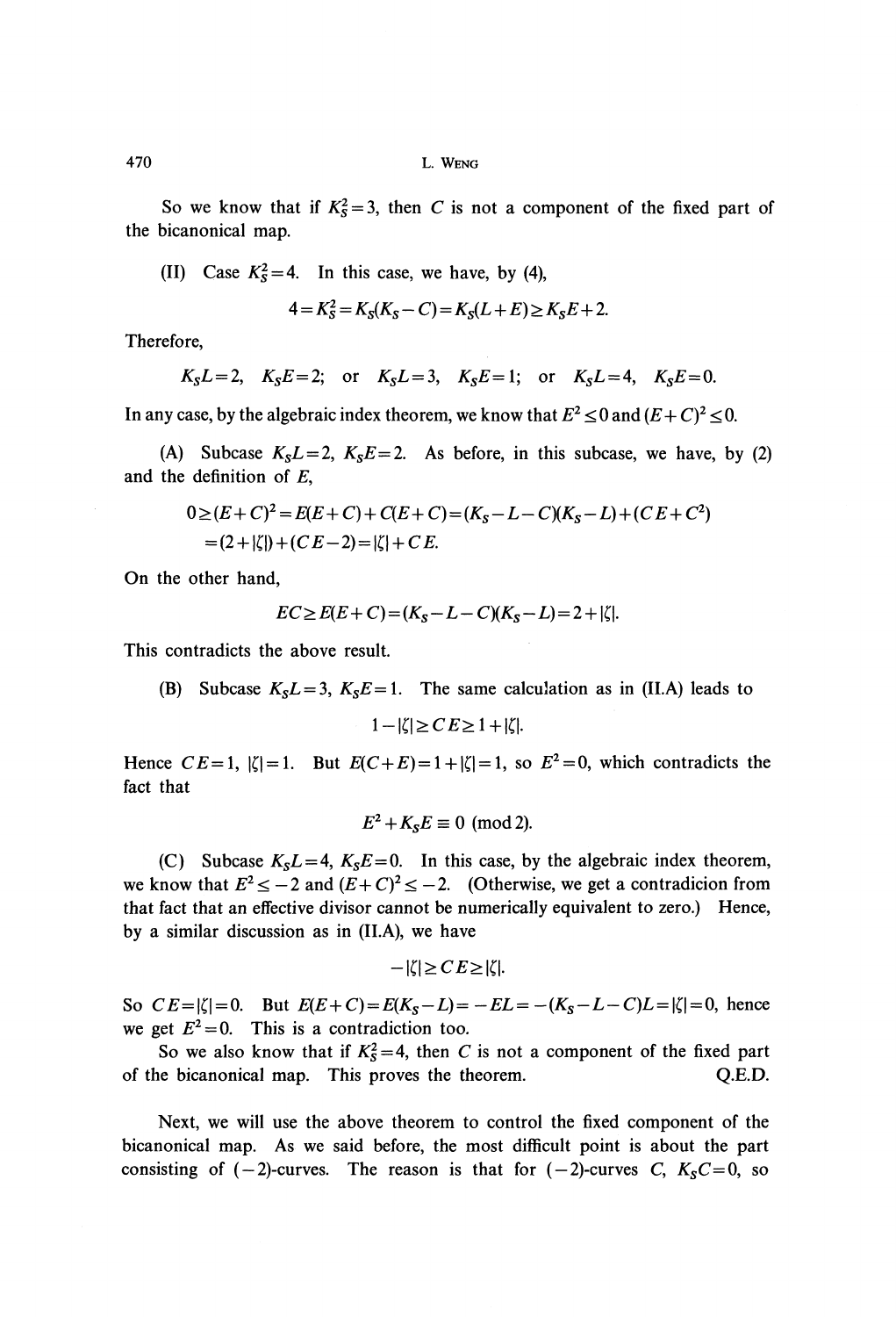we cannot use the intersection information to control the appearence of them. Now as we know that there is no  $(-2)$ -curve in the fixed part of  $|2K_s|$ . So we could control it in a good way.

Let  $|2K_s| = |M| + V$  be the decomposition of the bicanonical system into the moving part  $|M|$  and the fixed part V. We assume that  $V\neq 0$ . Obviously,  $K_S M \geq 1$ . On the other hand, by our previous theorem, we know that  $K_S V \geq 1$ . Therefore, we know that  $M V \geq 3$ . In fact, it is immediate from proposition 6.2 of [1], p.219, which is a direct consequence of the algebraic index theorem. Now, by the work of Xiao [6], we know that only when  $K_s^2 = 1,2$ , the bicanonical map is composed with a pencil, provided  $p_g = 0$ . Therefore we know that  $\Phi_{|2Ks|}(S)$  is a non-degenerate surface in  $P^{Ks}$ , with  $M^2 \geq 4$ . Here the number  $K_s^2$  is just  $h^0(2K_s) - 1$ , (since by the assumption that  $p_g(S) = 0$  and S is a surface of general type, we get  $q(S) = 0$ ,) while  $M^2 \ge 4$  comes from the fact that S is a surface of general type. Indeed, if the map is generically 1-1, then the degree of the image surface is at least 4, while if the morphism is generically *n* to 1 with  $n \ge 2$ , then, by the fact that the image surface is not degenerate, we know that the degree of the image surface is at least 2, hence  $M^2 \geq 2n \geq 4$ . In particular, we get

$$
2K_S M = M^2 + MV \ge 4 + 3 = 7
$$
, i.e.,  $K_S M \ge 4$ .

So, if  $K_s^2 = 3$  (resp. 4), using the relation  $MK_s + VK_s = 2K_s^2$ , we have

$$
(MKS, VKS) = (4,2)
$$
, or (5,1) (resp. (4,4), (5,3), (6,2), or (7,1)).

Then we may study each case. As an illustration, we here only give the full details for the following two typical cases:

(I) Case  $MK<sub>S</sub>=4$ ,  $VK<sub>S</sub>=2$ . We have

$$
8 = 2K_S M = M^2 + MV, \quad 4 = 2K_S V = MV + V^2.
$$

Thus, by using

$$
M^2 + K_S M \equiv MV + V^2 \equiv 0 \pmod{2},
$$

we get

$$
(M^2, MV,V^2)=(4,4,0).
$$

(II) Case  $MK_s = 7$ ,  $VK_s = 1$ . In this case, there is only one irreducible component in *V*, since *V* does not contain any  $(-2)$ -curves. Thus

$$
K_S V + V^2 = 2p_a(V) - 2 \ge -2
$$
, i.e.,  $V^2 \ge -3$ .

Furthermore, by the algebraic index theorem, we get  $1 = (K_S V)^2 \ge K_S^2 V^2 =$ Hence,  $V^2=-3$  or  $-1$ . Therefore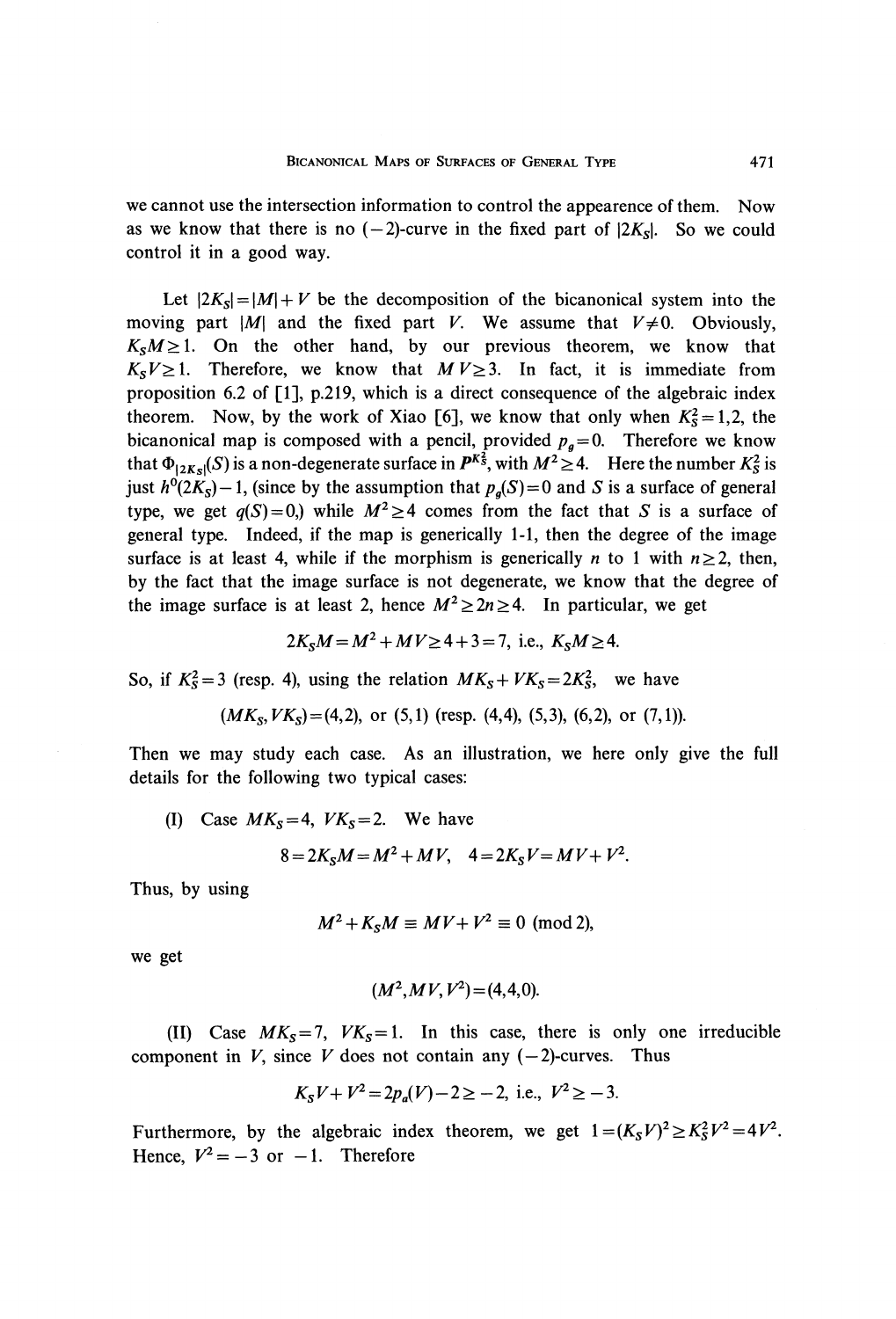$$
(M^2, M V, V^2) = (9, 5, -3)
$$
, or  $(11, 3, -1)$ .

The discussion for other cases are just the same, we leave the details to the reader. So, we get the following

**Corollary.** *Let S be a minimal surface of general type with p<sup>g</sup> (S) = Q and*  $\left| 2K_{S} \right| = \left| M \right| + V$  the decomposition of the bicanonical system into the moving part  $|M|$  and the fixed part V. We assume that  $V \neq 0$ .

- (1) *Case*  $K_s^2 = 3$ . We only have the following possibilities: (a)  $K_S M = 4$ ,  $K_S V = 2$ ,  $M^2 = 4$ ,  $M V = 4$ ,  $V^2 = 0$ ; (b)  $K_S M = 5$ ,  $K_S V = 1$ ,  $M^2 = 5$ ,  $M V = 5$ ,  $V^2 = -3$ ; (c)  $K_S M = 5$ ,  $K_S V = 1$ ,  $M^2 = 7$ ,  $M V = 3$ ,  $V^2 = -1$ . (2) *Case*  $K_s^2 = 4$ . *We only have the following possibilities:* (*a*)  $K_S M = 4$ ,  $K_S V = 4$ ,  $M^2 =$ 
	- (*b*)  $K_S M = 5$ ,  $K_S V = 3$ ,  $M^2 =$
	- (c)  $K_S M = 6$ ,  $K_S V = 2$ ,  $M^2 = 4$ ,  $M V = 8$ ,  $V^2 = -4$ ;
	- *(d)*  $K_S M = 6$ ,  $K_S V = 2$ ,  $M^2 = 6$ ,  $M V = 6$ ,  $V^2 = -2$ ;
	- $(e)$   $K_S M = 6$ ,  $K_S V = 2$ ,  $M^2 = 8$ ,  $M V = 4$ ,  $V^2 = 0$ ;
	- (*f*)  $K_S M = 7$ ,  $K_S V = 1$ ,  $M^2 =$
	- (g)  $K_S M = 7$ ,  $K_S V = 1$ ,  $M^2 =$

In particular, note the fact that  $K<sub>s</sub>D>0$  if D is an irreducible curve, which is *not ( — 2)-curve, we know that the number of the irreducible components of the fixed part of*  $|2K_s|$  *is at most* 2, (*resp.* 4) when  $K_s^2 = 3$  (*resp.* 4).

On the other hand, with the same technique as in the proof of the theorem, we may know that (2.g) in the above corollary does not really occur, since we know that

$$
1 = (K_S - V)^2 > 0,
$$

we have another un-stable rank-two vector bundle  $\mathscr{E}_{1},$  and the same method applies.

As a final remark, we would like to point out the following fact: One may go further with the above results. For example, in the cases  $(1.c)$ ,  $(2.a)$  and  $(2.e)$  in the corollary, we may show that there is a non-trivial extension of vector bundles

$$
0 \to \mathcal{O}_S \to \mathcal{E}_2 \to \mathcal{O}_S(K_S - V) \to 0
$$

with  $\mathscr{E}_2$  coming from a non-trivial PU(2)-representation of  $\pi_1(S)$ . For more details, please see my MPI preprint 90-40. We do not state such a partial result here, because we believe that the conjecture mentoined at the beginning of this paper